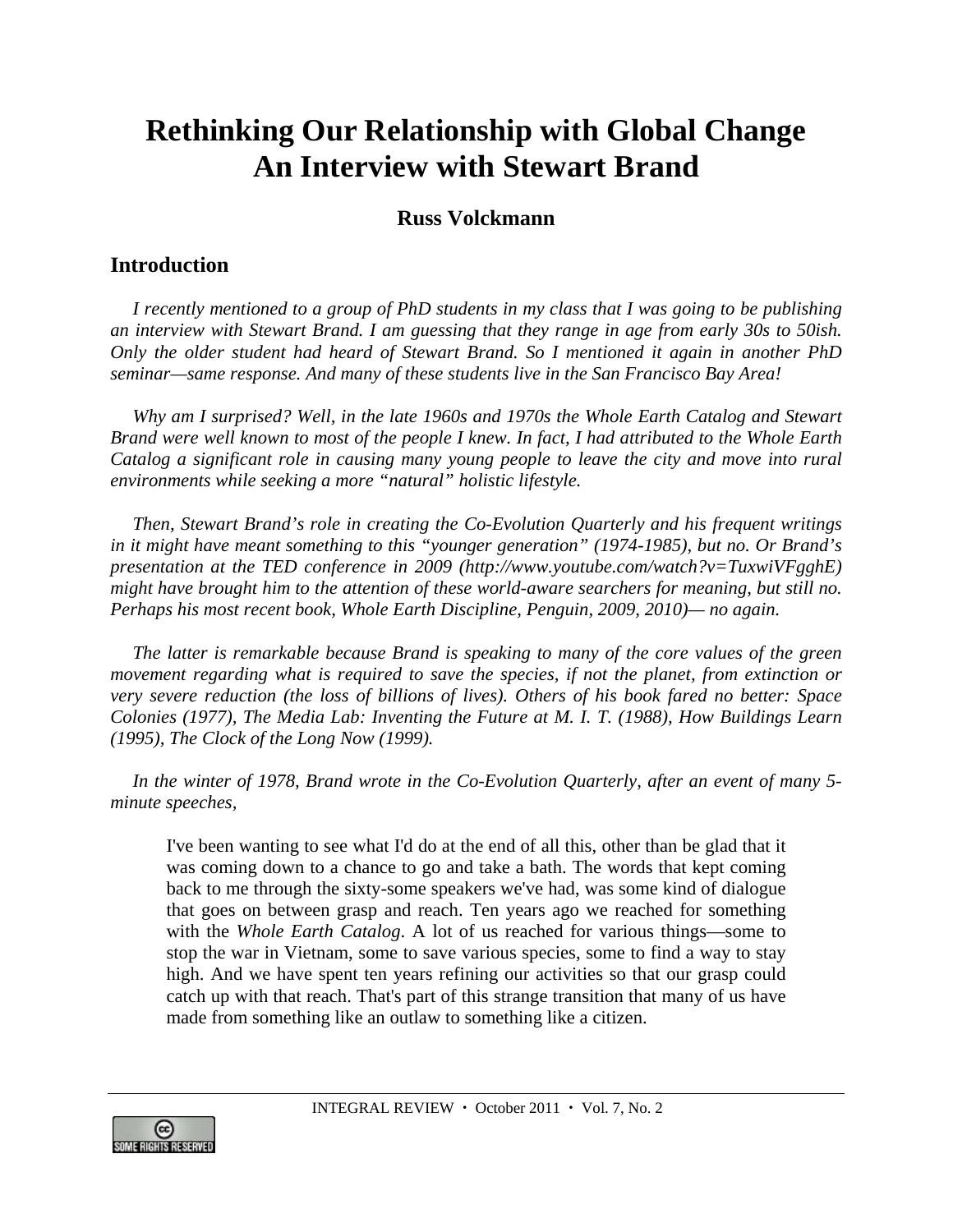I think we're different citizens and more valuable citizens for having been outlaws, and I think we're, maybe more forgiving toward the present and hopefully oncoming set of outlaws. I hope that there'll always be that dialogue.

But for ourselves each time that the grasp catches up with the reach and we come to do something rather well—well enough that it's as if we could do it in our sleep—then probably we are doing it in our sleep. You might think about that grasp that you've got now, the refinement, the citizen quality of your behavior. I mean, I'm having to notice that I'm sitting on boards now. They're wonderful boards: Bread and Roses, Magic Theater, Neighborhood Foundation, in Sacramento I wear a three-piece suit.

I start to look at the boredom, the tedium that comes with doing what you've done well for a very long time exclusively. I think this is the kind of thing that often overtakes public figures, and we…often force that on them, by insisting that Ralph Nader be strictly Ralph Nader. I'd love to see Ralph Nader trash a car in some fundamental sense. All of us have this corner that we get into by being public or by being good at what we're doing.

*This is one of the qualities of a thinker and a doer like Stewart Brand. He has not for very long let the boredom overtake him before he has moved on, expanded his activities, created a role for himself to bridge different domains of world energy and power. In no way has this been more clearly demonstrated in the spiral of his activities from the libertarianism of the Whole Earth Catalog to the active community involvement and advocacy for coordinated world efforts to save the species.* 

*In 1968, in the "Purpose" of the Whole Earth Catalog, Brand wrote: "We are as gods and might as well get good at it." Here it is—2011—and he is encouraging us to step more*  fully into our godlike role to create a generative future for the human race. We are *challenged by the fact that the "engineering/scientific" mentality that has dominated Western (particularly American and US-influenced) cultures has been the expert, the engineer, the scientist. A key question is, how can we step more confidently into that godlike role and not end up with disastrous results. Here is what Stewart Brand has to say on the subject, in our conversation concluded before the Fukushima nuclear disaster.* 

*Russ: I thought about starting this interview by saying, "I'm talking to a man who needs no introduction," but then I remembered that not everyone grew up in the sixties and spent their time in Berkeley like I did. And not everyone learned about the Portola Institute, which I thought was a brilliant piece of work, especially with the motto, "Fail Young,"— I've taught about that in classes for many years. Then there is all of the things that you've done with the Whole Earth Catalog. There are the adventures you've had in the dynamic social and cultural climate of the San Francisco Bay Area—right down to the famous Otis Redding song, "Dock of the Bay," composed on either your house or office boat in Sausalito on San Francisco Bay. There are so many people who probably don't know so many things about you, yet you are still making an incredible mark on the world. You*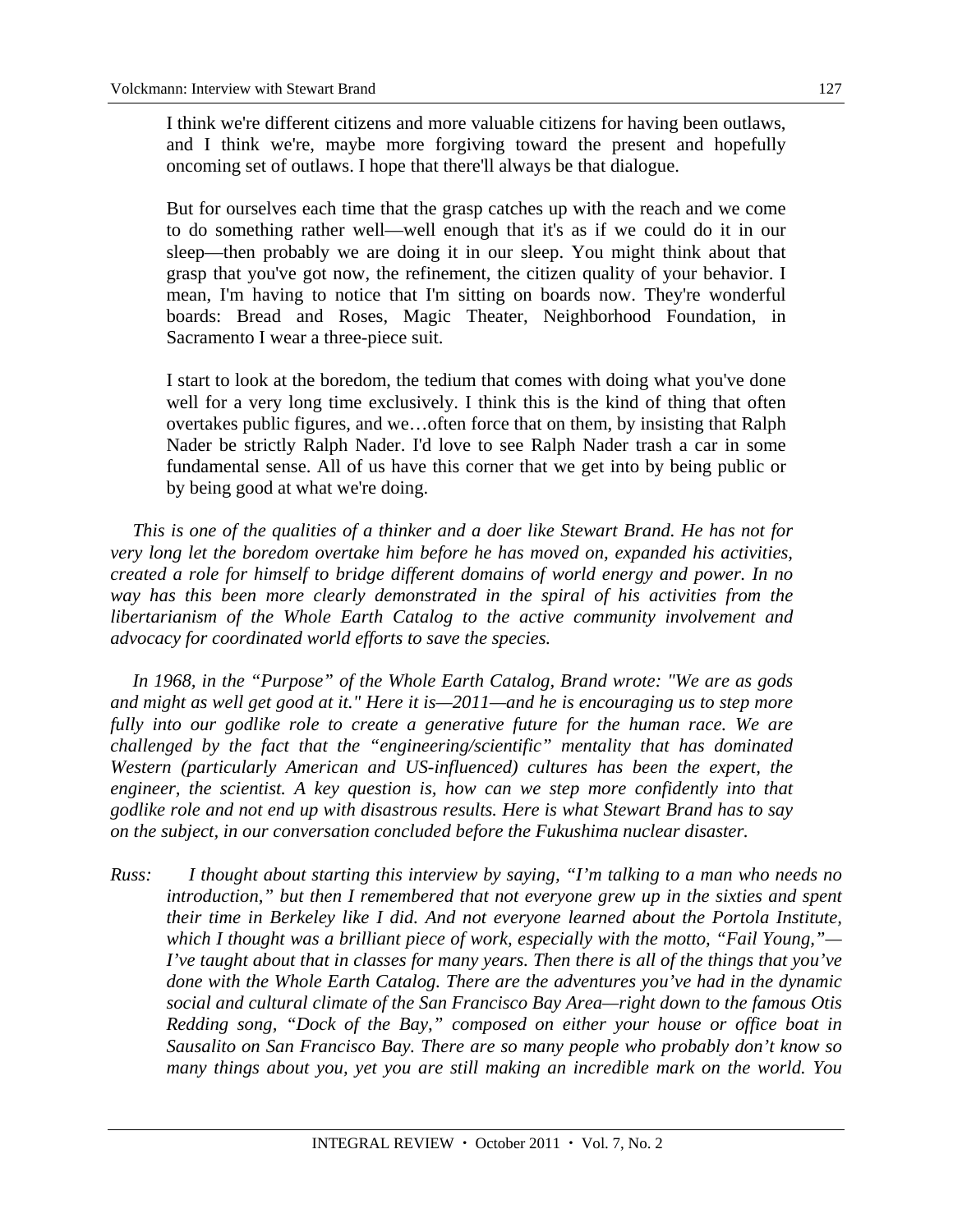*recently published a Whole Earth Discipline which is something I'd like to learn more about.* 

 *I did my PhD at Berkeley in Political Science. When I asked you for this interview, I indicated that I was interested in how you think. On page 227 of your book, you reference another Berkeley political scientist, Philip Tetlock, who said, "How you think matters more than what you think." And you went on to talk about foxes and hedgehogs—I think that was the metaphor he used. Yet it seems to me that you're also saying that what you think and how you think about it matters an awful lot. You have indicated that making mistakes, learning from your mistakes, and changing your mind is an incredible part of how you think. Do I have that right?* 

- Stewart: Well, you mentioned foxes, and scientists are trained to be foxes. They are trained to be persuaded by better evidence or a more persuasive model as more of a sense of what's really going on in the world. I think one of the debates that's happening within the environmental movement across the board—and not just with me—is that there is a fair amount of ideology that is rather hedgehog-like; there will be a hedgehog-like view that basically says, "What nature does is always good and what people do is always bad." There are exceptions to that, but that's the basic rule. So that's just useless. It's kind of comforting and makes one feel good when out hiking and things like that, but there are plenty of reasons to feel good when out hiking. However, it's really useless in terms of political action, knowing what kind of things to try to work on. In thinking about environmental problems, there are design problems that can be fixed rather than tragedies that can only be deplored. So the fox versus hedgehog contrast is one I brought up in this environmental book because I'd like to see a more foxy approach by Greens.
- *Russ: It seems to me that you're talking to people like me who have been very invested in some of the shibboleths, if you will, of ecology that included opposition to nuclear power plants, which you're advocating. You also stress the importance of cities and the use of bioengineering, genetically modified and engineered crops and the like. You make a very strong case for the value of Greens shifting to those positions.*

*One thing that comes up for me, and I understand you're a scientist, is that it challenges us to trust; it challenges us to trust the capacity of human engineering to address the ecological issues we have, even when it's high risk. Is that a fair statement?* 

Stewart: People got distracted by something called "the precautionary principle" that started out pretty useful. It started out in Europe when there was real evidence of harm caused by acid rain. There was not a clear sense, scientifically, of what exactly was causing it, but they started acting on partial knowledge to try to head it off. That was the precautionary thing to do, and that was right.

 Then the precautionary principle got moved over to where if anybody could imagine how some new technology or technique or practice could somehow cause some kind of problem… It seemed to help if the person doing the imagining didn't know very much about things at all; then that was reason to try to prevent that technology or technique or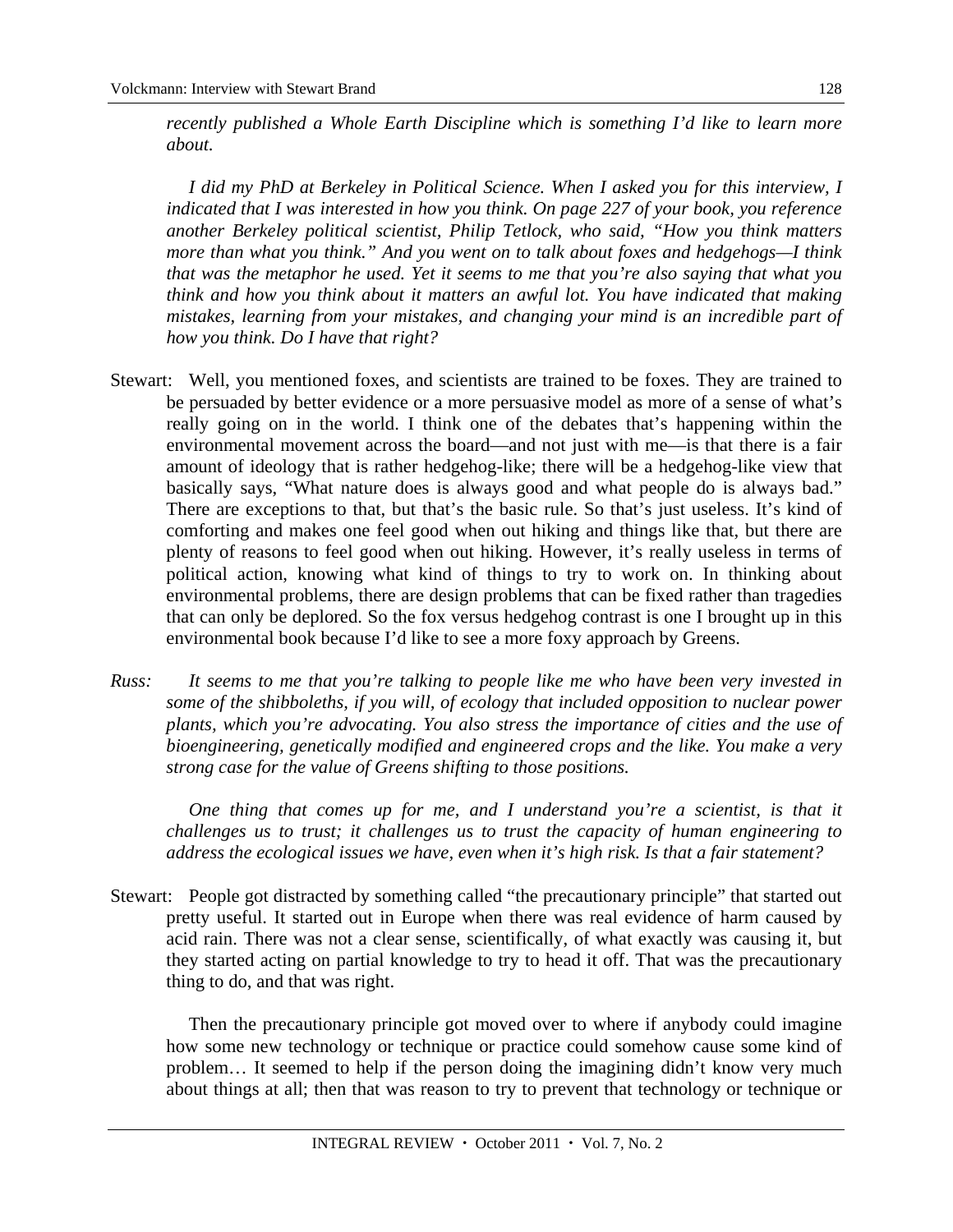program from going forward—because someone could imagine something terrible happening. And they were saying that basically one must not risk things. That's really wrong and basically nuts on two or three levels. I love the idea of precaution, and the thing that I am pushing these days is adding to the precautionary principle the vigilance principle that speaks to the political science view that the price of liberty is eternal vigilance. But the point is about liberty; the point is on trying things. Of course, in researching this book I looked for things that environmentalists felt were high risk, like nuclear power or transgenic crops and found that the opposite was the case—they're very low risk. There have only been three significant accidents with nuclear and only one of them caused death. That was Chernobyl and there not as many deaths as people thought by several orders of magnitude.

 So the one area that really is risky is climate engineering—geoengineering. There you're doing a risk balancing. I'm pretty sure that geoengineering would only be deployed if there was a sense that climate was really going wacko on us and we were about to lose the rainforest or we were seeing that a trend was under way that was not going to be headed off by any of the modes that we're working on—mitigation, cutting back on greenhouse gasses takes a long time— the effect takes a long time. If we have to buy time with geoengineering, what we're doing is balancing the risk of messing with the climate. The nearest certainty is the climate is messing with us and with biodiversity in general. So that is a high-risk situation. The way you reduce the risk is to do lots of very serious research, which means doing, among other things, some interfering with climate in little bits and pieces—the way volcanoes do naturally—and get a sense of exactly how it responds and if the response is the sort of thing that one might want to roll out in the event of an emergency. So you're doing everything you can to reduce risk, but risk is never zero, and risk is always a question of balancing one risk against another.

 So that's just kind of a practical, pragmatic approach that I'm trying to get back into the way people think about these things.

- *Russ: One of the elements of that is the perspective that we, for the first time, are in a position to manage Planet Earth. Is that a fair phrase?*
- Stewart: Turns out we've been managing it inadvertently for about 10,000 years, pretty much since agriculture got going some 10,000 years ago. You can even say it started once we began seriously modifying the landscape with fire on purpose, 50,000 years ago in Africa. All along we've been geoengineering, and we've been doing things on a scale that affects the atmosphere and affects the climate and affects a lot of things. We can't go back. We can't just stop affecting the Earth.

 So we have a choice of either terraforming badly as we seem to be doing now, or terraforming well. But we no longer have the choice of not terraforming at all. That's a tough realization, because we hoped that all we had to do was back off and gaia or nature or the ecology would somehow take care of things. It does take care of a lot of things. That's what I call the "natural infrastructure" that civilization is based on, among other things. But we are now such a large force in the world that we have no choice but to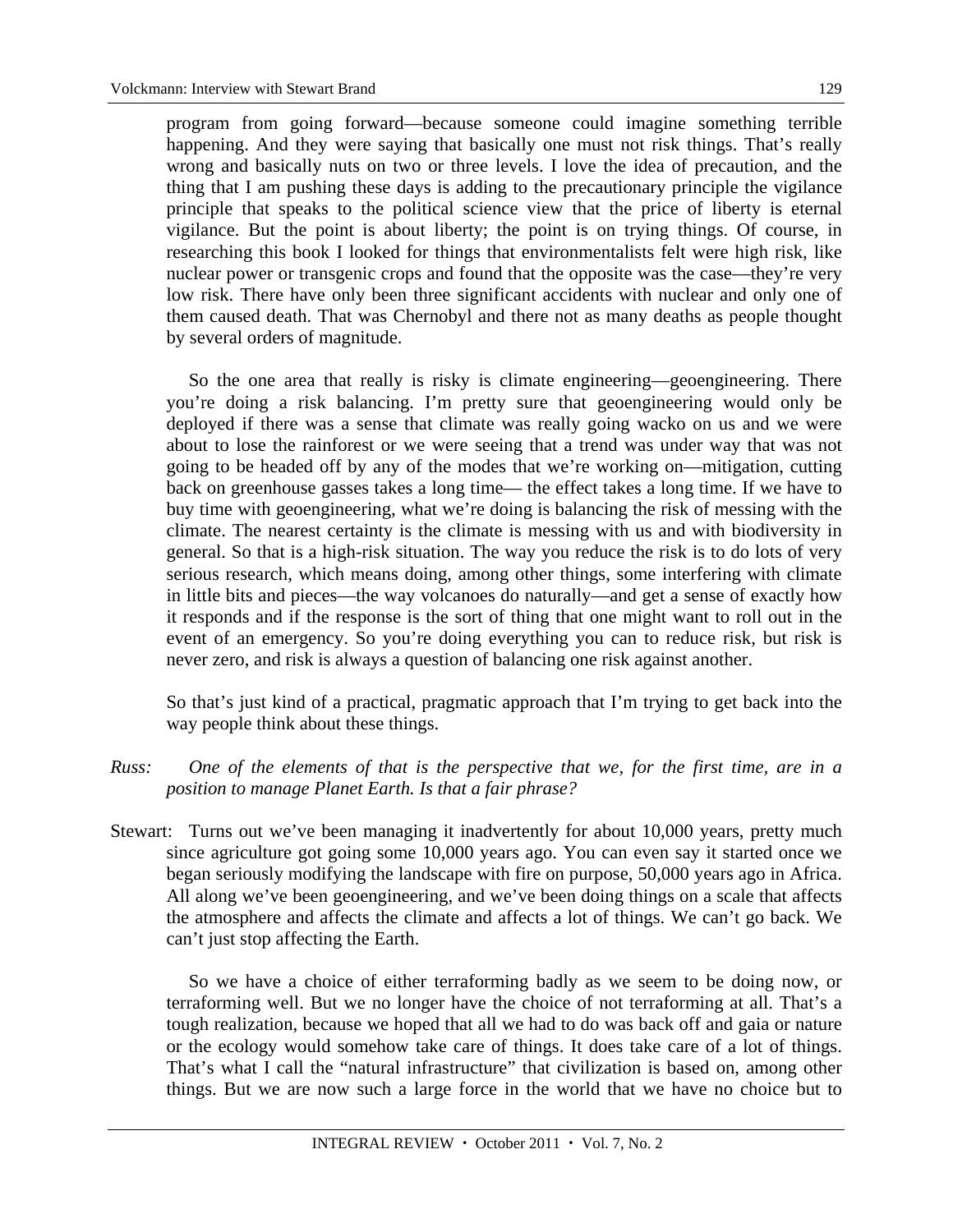figure out how to learn to do the science and the engineering to have our effects in a benign way rather than a malignant way.

- *Russ: Your background is in science from Stanford, and you've worked with science over the years. You've written about it in a variety of ways. You clearly have read quite a bit of science; you write about the books that you've read. I knew that you had a connection to Native American and First Nation tribes; I did not realize the extent of it until I read about it in this book. I'm curious to know, aside from the message that you give that we ought to learn from them, but not try and interpret them through our own lens, as an alternative culture. How have those years of engagement with multiple tribes—and being married to an Ottawa mathematician which is a fascinating phrase in itself—influenced how you think about these ecological issues?*
- Stewart: Nothing de-romanticizes Indians like real Indians. I got cured of a lot of notions that people have about Indians by hanging out with real folks who are completely amused by white people playing Indian, and avidly reading books about the deep spiritual esoteric practices of various tribes and so on. The tribes do indeed have such practices, but they're not the ones that are in these phony books and sometimes phony movies.

 They saved me—I probably would have gone down the path of boy scout wanting to be an old Sioux shaman if I hadn't been headed off by the real folks. But the main practice that I connected with is the Native American Church, the Peyote Church. It is an extraordinary religious/spiritual group and psychological event that is way stronger than any encounter group or anything else. I've been around those and learned a lot from them, but the Peyote meeting is an astonishing piece of work. I'm not telling any secrets, but I write about it because it is pan-Indian—in almost all the tribes, except some of the Pueblo tribes who don't do it, in North America, and seemed to be well-served by it. There's a whole lot of cactus being eaten out there.

- *Russ: You mention that the most profound aspect at the Peyote meeting was the showing up of the Peyote woman at the end, and the message she gave. Could you say a little more about what that profound experience was like?*
- Stewart: Like everything with Indians, stuff is both profound and comical at the same time. They enjoy that edge; Indian humor never quits. And so the last thing that happened at the Peyote meeting before the final windup by the roadman is that at dawn, one of the women who has been part of the meeting all night has left about an hour earlier. She has gone to get some fresh meat and some fresh fruit. She's bringing in breakfast and is amused at the slavering appetite she sees all around her, because we've all done Peyote all night. We're hungry. We can smell the food, and she's basically saying, "Before you get the food, you have to think about where it comes from." And the answer is, "It comes from me and, by the way, life comes from me." There's a twinkle in her eye. Everybody else at the meeting, I'm sure, heard various versions of this many times. But it was the first time for me. She's right. All of us people are born of women and all life is born from the Earth. And it started getting pretty deep, and breakfast tasted that much better, I guess.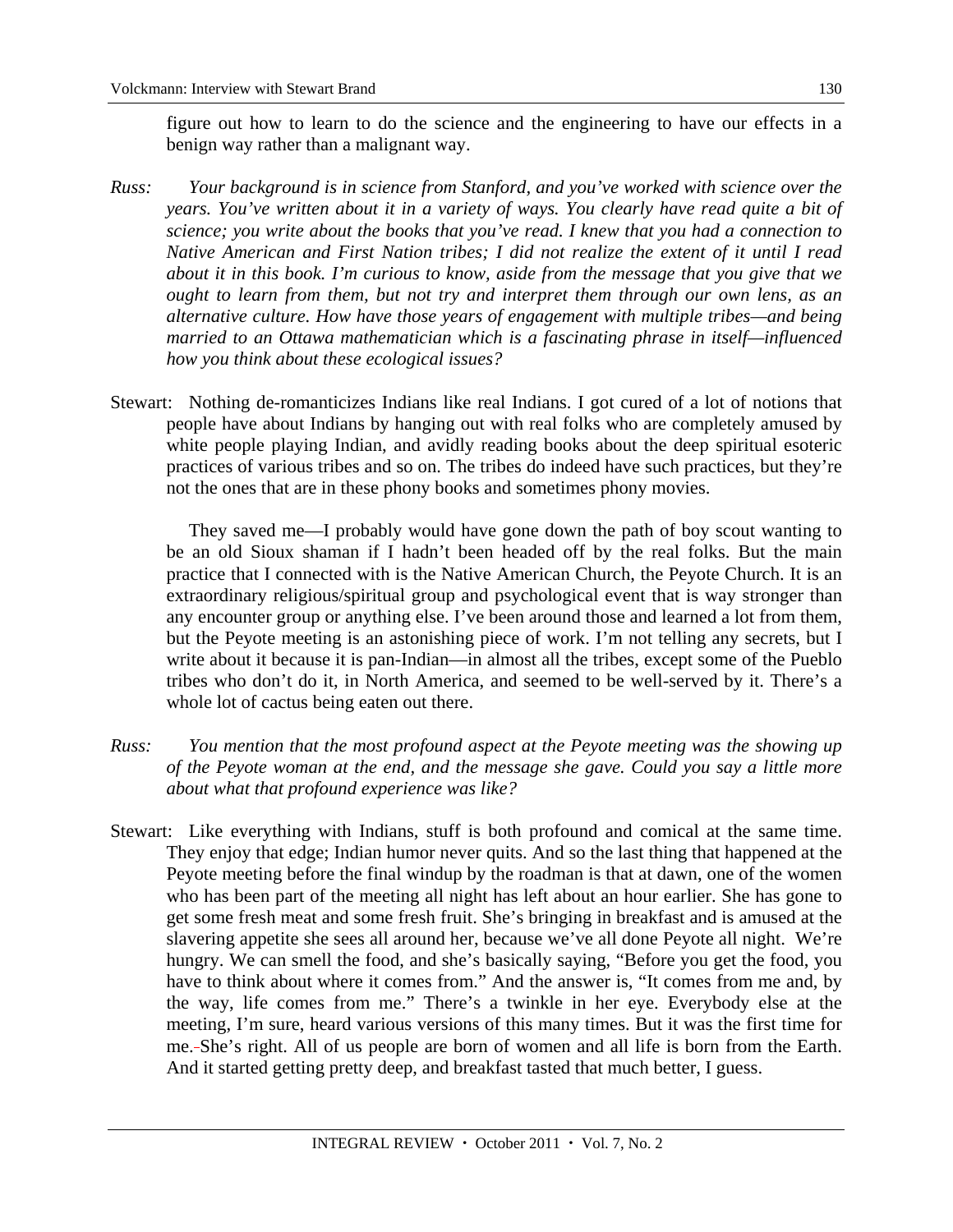- *Russ: So the connection was there. What is the connection of your experience with Native Americans and your sense of time?*
- Stewart: They have continuity with their own history, and they often have sort of a timeless reference to what one may call a mythological frame of thinking about everything that goes on. Both of those are deeper than the usual American-Protestant from-the-Midwest perspective on time. Lo and behold, the last couple of decades I've been working on a 10,000-year clock along with the The Long Now Foundation. Who knows? I may have gotten pushed in that direction at a tender age by hanging out with Indians who had a multi-century perspective on things.
- *Russ: I saw the video and slideshow on the 10,000-year clock (http://www.longnow.org/clock/). It was really interesting—the formations in Western Nevada where you were looking to house the clock and the like. Let me share a quotation from you that's related to this question of time—this comes from the Whole Earth Web site, the Long View:*

I'm interested in events longer than the ego's prison of my lifetime. I'm free to care for other large continuities such as the life of the Earth and the drama of human culture. Previously overwhelming urgencies like the deadline on this book, for me, fall into microcosmic place; worth doing, connected, but not urgent. Religious-scale projects and their comforts have often scourged humankind. I'm thinking of Egyptian pyramids, Muslim jihads, Mongol hoards, Christian crusades, the Third Reich, world communism, maybe science itself. Part of their hazard is that they become their own universe, an infinite regress of self-reference, grounded nowhere.

*That's very powerful, Stewart, and I would say very spiritual.* 

- Stewart: And at least partly wrong. (laughter)
- Stewart: I would not put science in that set of categories at all anymore. Some of the rest sounds okay. Boy, do I sound young in that.

(laughter)

*Russ: Well, that's not a bad thing.* 

Stewart: Not a bad thing at all.

*Russ: Can you say a bit about the spirit, about how you relate to the notion of spirit, given your very complex, broad-ranging background?* 

Stewart: I don't know. The thing I sort of worship lately is weather.

*Russ: We had a beautiful rainstorm here last night.*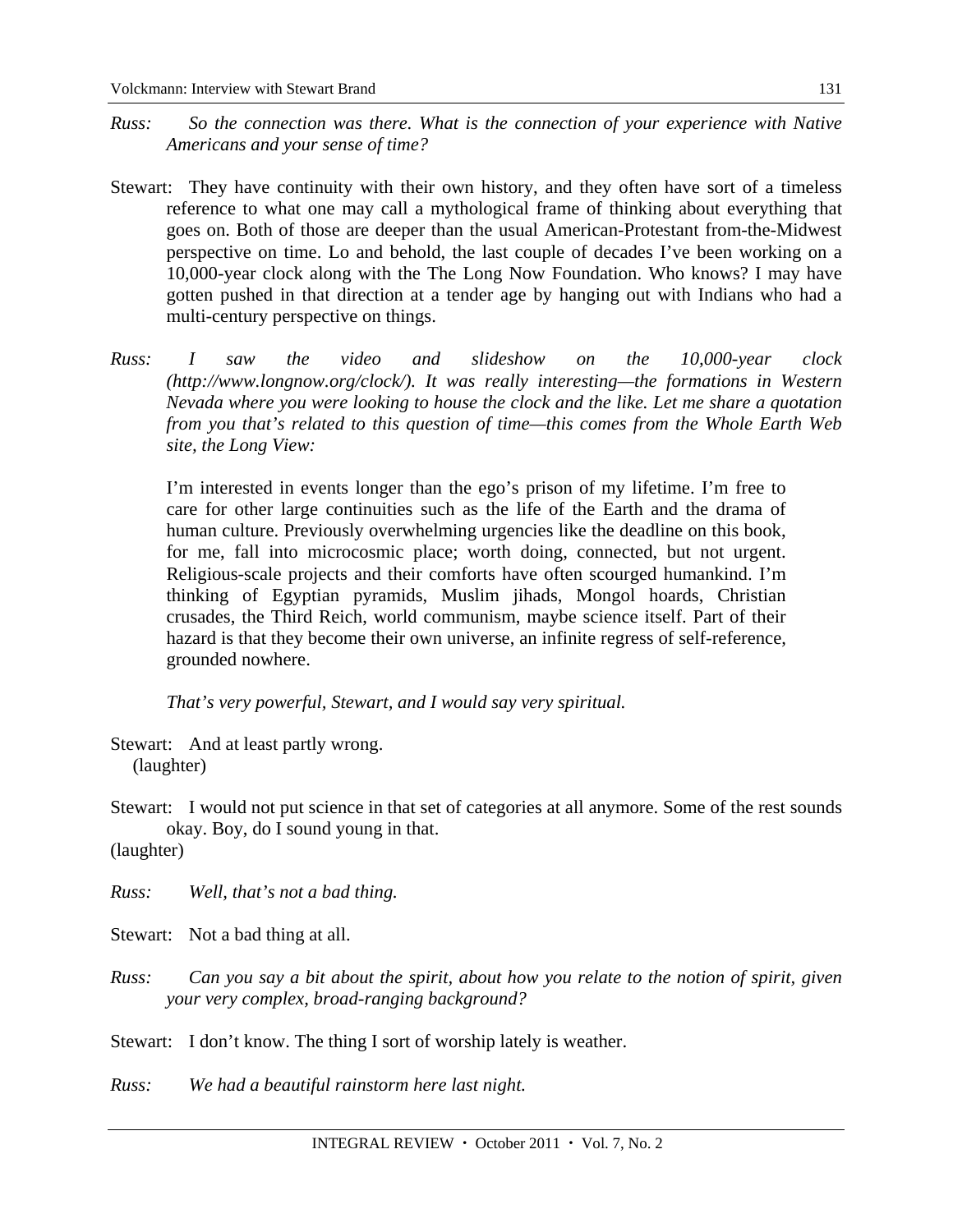- Stewart: Yeah, those are wonderful. Spiritual practice, stuff like that all seems good. I don't actually do any lately. I did some meditation back when I was hanging out with Zen Buddhists in San Francisco. I'm not going to Peyote meetings these days, not going on Vision Quests…those were things that, in their various forms, were very productive for me over a period of time. They've stopped being very productive, so I guess I've stopped doing them. I honor those kinds of activities and lots of people…well, I've seen some fairly spiritual characters become corrupt in their own way. So I know that it's not a guarantee of right behavior. It certainly helps right behavior in most cases, but it's not a guarantee. I've seen things like yoga move in the direction of this—it's like a form of pilates for people in a lot of ways now, which is great. But I get my exercise and my stretching from doing other things, like pulling alien-invasive plants out of the ground. So I have great respect and some familiarity with spiritual matters, and it's not something I'm focused on these days.
- *Russ: Does it influence your thinking about ecology—the state of the Earth, the environment and the like?*
- Stewart: No. One thing it has done—I've been revisiting Gregory Bateson's material lately, and his daughter Nora Bateson just made a film about him that I'm in. That was an occasion to look back into some of that material. Gregory had as good a grasp of the value of adding another level when thinking all the time. Whatever level you're looking at, you've got to add a level and then you'll gain by it. And maybe at some point "one is one and all alone and ever more shall be so." That kind of contact through Gregory cured me of a purely engineering approach to life, which I think I was getting somewhat from Buckminster Fuller. So this is a sequence of events back in the sixties and seventies that is very useful to me, or I might have not gotten into the much more many-leveled vein of thinking that they've encouraged. And maybe there's another Bateson out there for me at some point. But not lately.
- *Russ: Were any of those influences significant in your shift, which I'm assuming this is a shift, from a more hedgehog, shorter term frame of reference to this longer term, sevengeneration and more reference to time in the way that you think about how we engage with the Earth and with life?*
- Stewart: Most of the spiritual reference to long-time is actually the opposite of long-time—stuff like eternity. Eternity is the opposite of long-time. Usually when I show up at church for someone else's funeral, and somebody refers to eternity, they're always careful to say that it is out of time. You get out of time into eternity, and that's pretty interesting stuff.

 That's the kind of thing that can make people comfortable with ideas like the Rapture, which I find interesting and comforting for people engaged in activities that are potentially really deleterious. When we talk at the Long Now Foundation, the long now is the last 10,000 years or the next 10,000 years, and we're really pretty specific about that. Civilization has been gaining ground and becoming more and more civilized and it raises a question: If we're in the middle of that story, what's up for the next 10,000 years? You start getting specific and not all vaguing out into eternity. Certain kinds of things happen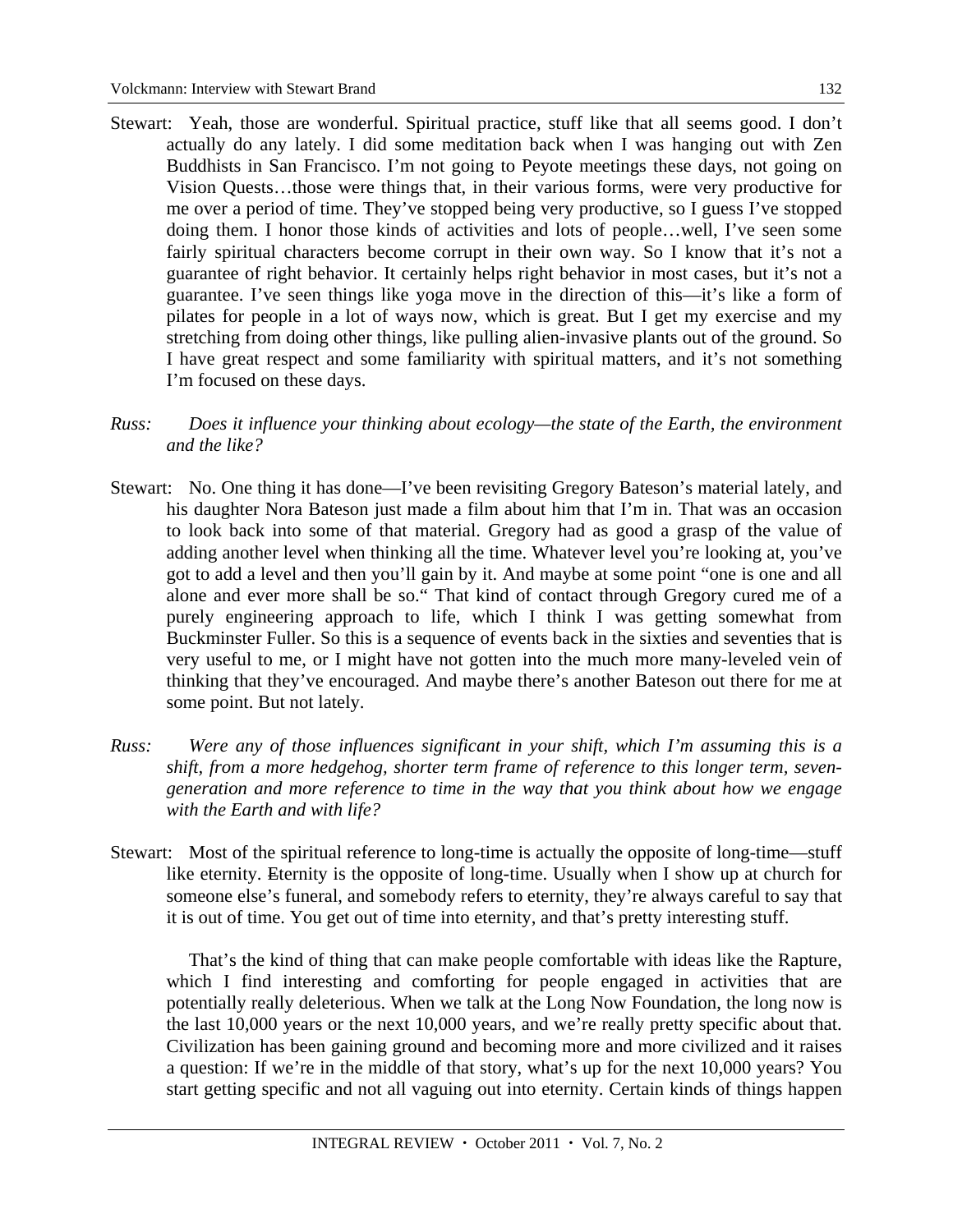in centuries; certain kinds of things happen in millennia, and they're really different. And ten millennia is different than one millennium. That's useful to bear down on. It's the kind of thing that lets you see how climate changes play out over that kind of period of time. If you look at climate in the last 10,000 years in context of climate over the whole of Earth's history, it's a very nice, sweet, and potentially very short period of climate stability. Every single bit of this is being extremely specific and practical and noticing the difference between long and longer periods of time. Some people think of long as seven generations. Seven generations, in a way, is like counting to three, and then the next number is many.

- *Russ: Why a 10,000-year clock and not a 1,000-year clock, or 5,000 or 20,000?*
- Stewart: Because that was actually provided by a professional futurist we work with. His name is Peter Schwartz, and he said, let's do this in terms of civilization, and civilization basically started with agriculture and then that set in motion a set of sequential events for humans and everything that humans touched. That is, there are many civilizations within that sequence of events that fell, but over time, they've increasingly known about each other. Retrospectively, we knew about all of them, but the Egyptians did not know about the Incas, and Incas about the Egyptians, but we now know about both. That's a story that is joined for us, along with all of Chinese history, and so on. So that 10,000-year story suggests symmetry and you can say, "Okay, if we can bear that in mind, let's bear that same amount of time in mind forward and see what happens."
- *Russ: So basically you build on that by engaging in a form of scenario development, is that right?*
- Stewart: Not really. It turns out scenarios are actually quite specifically useless in a 10,000-year time frame. (laughter)
- Stewart: Any form of planning is quite specifically useless within more than about a fifty-year timeframe. But what you can do is multiply options, so that what you're doing is managing the commons in such a way that humanity has more and more degrees of freedom as time goes by in forms of decades and centuries. It's actually a thinkable, doable set of projects. It also invites some art forms. So our 10,000-year clock is an art form. All it does is give people permission to think long-term.
- *Russ: You mentioned Peter Schwartz and Global Business Network—you're one of the founders of that with Peter, and others. That leads to asking about the institutional aspect of engaging with the environment, of managing, of leading, of creating and building in a collective fashion. One part of that is your engagement with Jerry Brown. I'd love to hear if you anticipate being involved with him again if he's elected, which it sounds like he very well might be [He was—Russ]. How do you see these various institutions playing a role? What is needed to use these institutions to further the long view, to engage with the environmental challenges that we're faced with?*